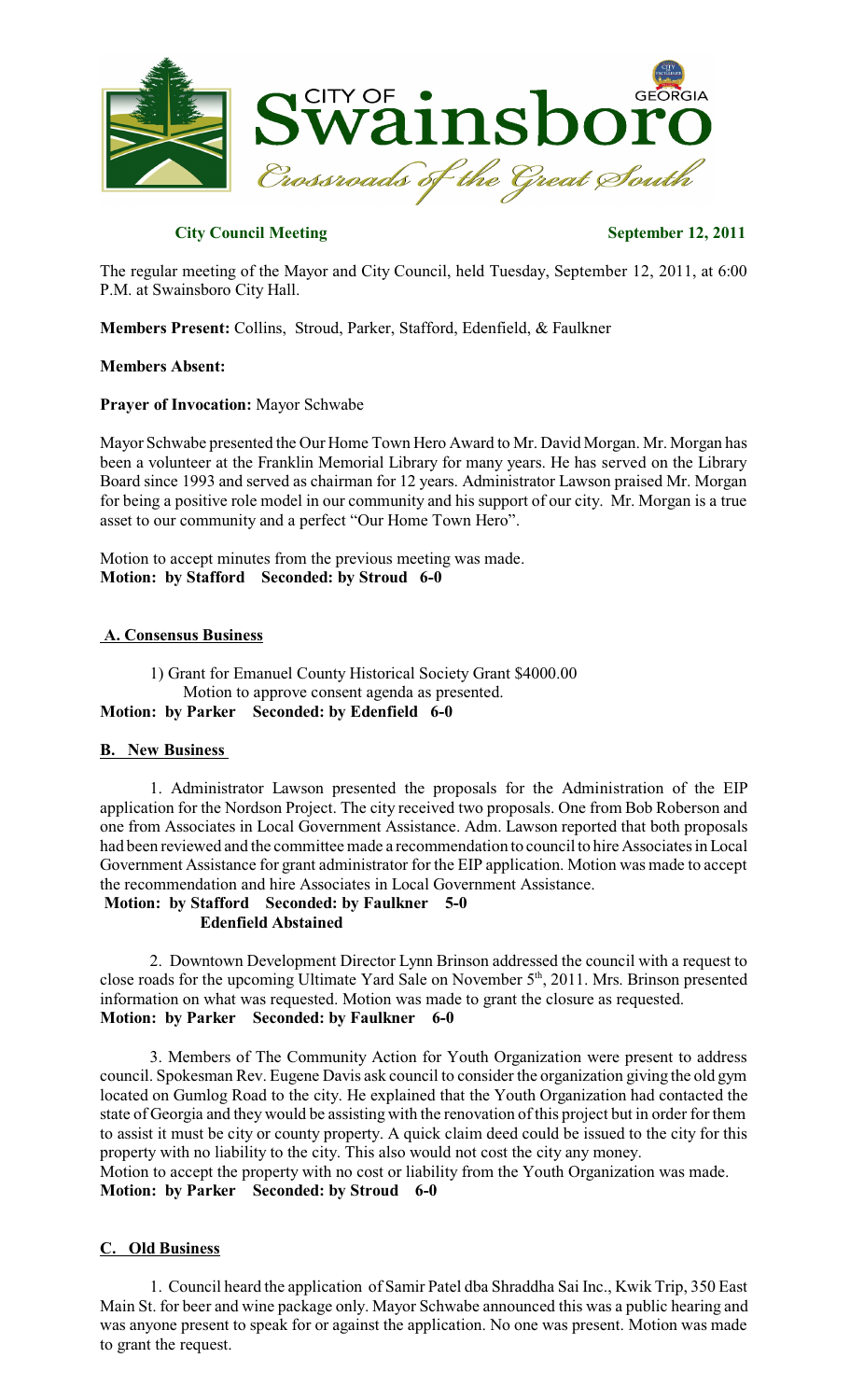### **Motion: by Stafford Seconded: by Edenfield 6-0**

2. Mrs. Christy Wilson was present to give council a report on the East Main Property cited for clean up by city council. She reported that a lot of progress has been made but as of Friday September 9, 2011 she was no longer in charge of Gary Wilson's affairs and that he would have to continue the cleanup. Council thanked Mrs. Wilson for the job she had done and the progress she had made in the clean up efforts.

Building Inspector Bruce Kirby reported he is working with Rodney Wilson to clean up his property on East Main and asked for 30 days to work with Mr. Wilson on that property. Council granted the request.

3. Council considered a \$500.00 grant request from the American Legion Post 103 with assistance for the "A Dayto Remember Celebration" held on September 10, 2011. This celebration was for all of the firefighters, law enforcement officers, and first responders in the area to thank them for their continued service to our community. There was food, entertainment, and rides for the kids. Approximately 370 participants were involved with the event according to Henry Thompson who organized the day. Councilperson Edenfield stated he had looked at the budget and noticed that the council had budgeted for a Ladies Association Golf Tournament this year. He had contacted the organizers of the event and they were not planning the event for this year. He then made a motion that the money set a side for this event be changed and given to support the American Legion Celebration. Motion was made to move the funds.

## **Motion: by Edenfield Seconded: by Stafford 6-0**

4. Mayor Schwabe presented the 2012 Budget for consideration. He announced this was a public hearing and was any one present to speak for or against the proposed budget. No one spoke. Mayor Schwabe reminded every one that this budget was very lean and included **no tax increase**. He also reminded the citizens of Swainsboro that some of the services that they had been use to getting could be cut back. Some of the grants that the city had given in the past have been eliminated. He ask all citizens to help the city keep everything running as smooth as possible. Motion was then made to adopt the 2012 budget as presented.

**Motion: by Stroud Seconded: by Stafford 6-0**

## **D. Committee Reports**

o

**Police**: Councilperson Faulkner reported the Police Department was routine. She stated that the city had accepted the resignation of Paul Jordan. She stated the Police Personnel Committee had met and recommended the hiring of Matt Davis. Motion was made to accept the recommendation of the committee and hire Matt Davis.

 **Motion: by Parker Seconded: by Faulkner 6-0**

**Executive:** Councilperson Stroud had no report.

#### **Public Works:** Councilperson Parker reported as follows;

- One Boom Truck was down 4 days in August
	- o Reason: Had to replace a hydraulic cylinder which cost \$ 1,360.00 and repaired a hydraulic
		- cylinder for \$400.00-> Same Truck
		- The other truck is on its last leg, replacement of the boom component is eminent.

Desires **2** buckets for the boom trucks, but request that we purchase at least one

bucket for the boom trucks. The buckets have been repaired numerous times.

o Cost \$5,000.00 each

Council concluded that the bucket truck must have the cylinders replaced and repaired and the buckets could hold off until the next budget year.

**Recycle:** Councilperson Parker reported everything routine.

- Still need the 9 poly carts for collection of various recycled items
	- o Al is working with Will Sullivan from **AllGreen** to get these. Hopefully, this will be complete by the end of the month.
	- Refrigerator that was requested earlier is okay for the time being. Depends upon weather. (Possible
- $\blacksquare$

Replacement by April/May 2012)

Air Conditioner: Unsure of current condition, but was requested to be replaced several months ago.

 $\blacksquare$ 

(Replace or Add Freon by April 2012)